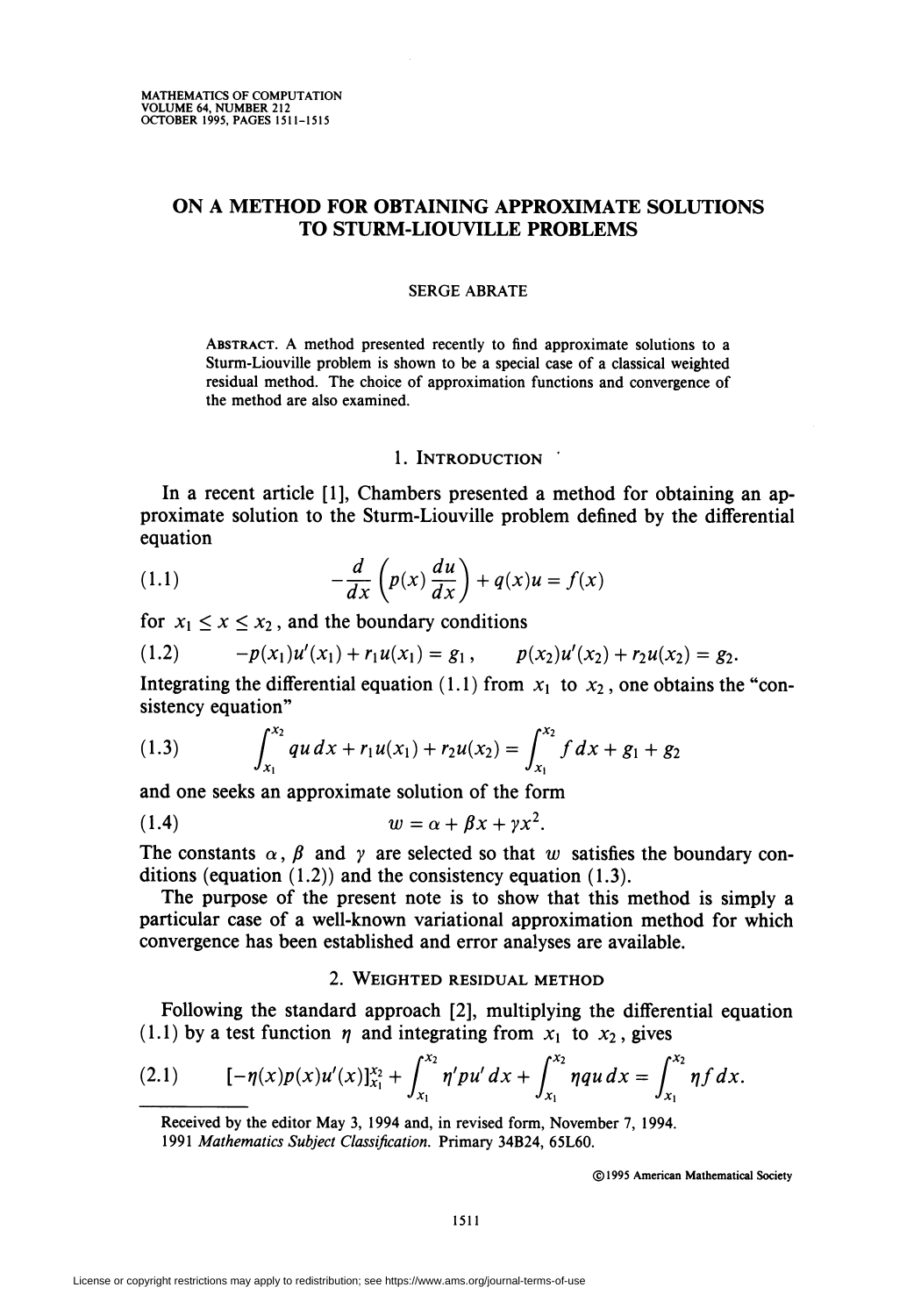1512 SERGE ABRATE

Using the boundary conditions (1.2), we find

(2.2) 
$$
\eta(x_1)r_1u(x_1) - \eta(x_1)g_1 + \eta(x_2)r_2u(x_2) - \eta(x_2)g_2 + \int_{x_1}^{x_2} \eta'(x)pu'(dx) + \int_{x_1}^{x_2} \eta\eta(u)dx = \int_{x_1}^{x_2} \eta f\,dx.
$$

Equation  $(2.2)$  is the weak formulation of the problem defined by equations  $(1.1-2)$ . An N-term approximate solution is sought in the form

(2.3) 
$$
u_N = \sum_{j=1}^N c_j \phi_j(x),
$$

where the  $c_j$ 's are constants to be determined. With the Petrov-Galerkin weighted residual method [2], N linearly independent test functions  $\eta_i$  may be taken to be different from the approximation functions  $\phi_i$ . A system of N linear algebraic equations is obtained after substituting equation (2.3) into equation (2.2). The unknown constants  $c_j$  are determined by solving the system of linear algebraic equations

$$
(2.4) \t\t\t [k_{ij}]\{c_j\} = \{F_i\},
$$

where

(2.5)  

$$
k_{ij} = \int_{x_1}^{x_2} [\eta'_i p \phi'_j + \eta_i q \phi_j] dx + \eta_i(x_2) r_2 \phi_j(x_2) + \eta_i(x_1) r_1 \phi_j(x_j),
$$

$$
F_i = \eta_i(x_2) g_2 + \eta_i(x_1) g_1 + \int_{x_1}^{x_2} \eta_i f dx.
$$

When the test functions are the same as the approximation functions, the method is called the Bubnov-Galerkin method.

The method presented by Chambers [1] can be seen as a one-term Petrov-Galerkin approximation with a polynomial approximation function and  $\eta = 1$ since, after substituting  $\eta = 1$  into equation (2.2), the consistency equation (1.3) is recovered. The approximation function used satisfied both boundary conditions of the problem.

In the following, we show that: (1) better results are obtained using more terms in the approximation (equation  $(2.3)$ ); (2) the approximation functions need not satisfy the boundary conditions; (3) faster convergence is obtained when each approximation function satisfies the boundary conditions of the problem.

### 3. Example

For the example treated in [1],

$$
(3.1) \t p = q = r_2 = f = x_2 = 1, \t x_1 = r_1 = g_1 = g_2 = 0,
$$

the boundary conditions become

(3.2)  $u'(0) = 0$ ,  $u(1) + u'(1) = 0$ 

and the exact solution is given by

(3.3) 
$$
u = 1 - e^{-1} \cosh(x).
$$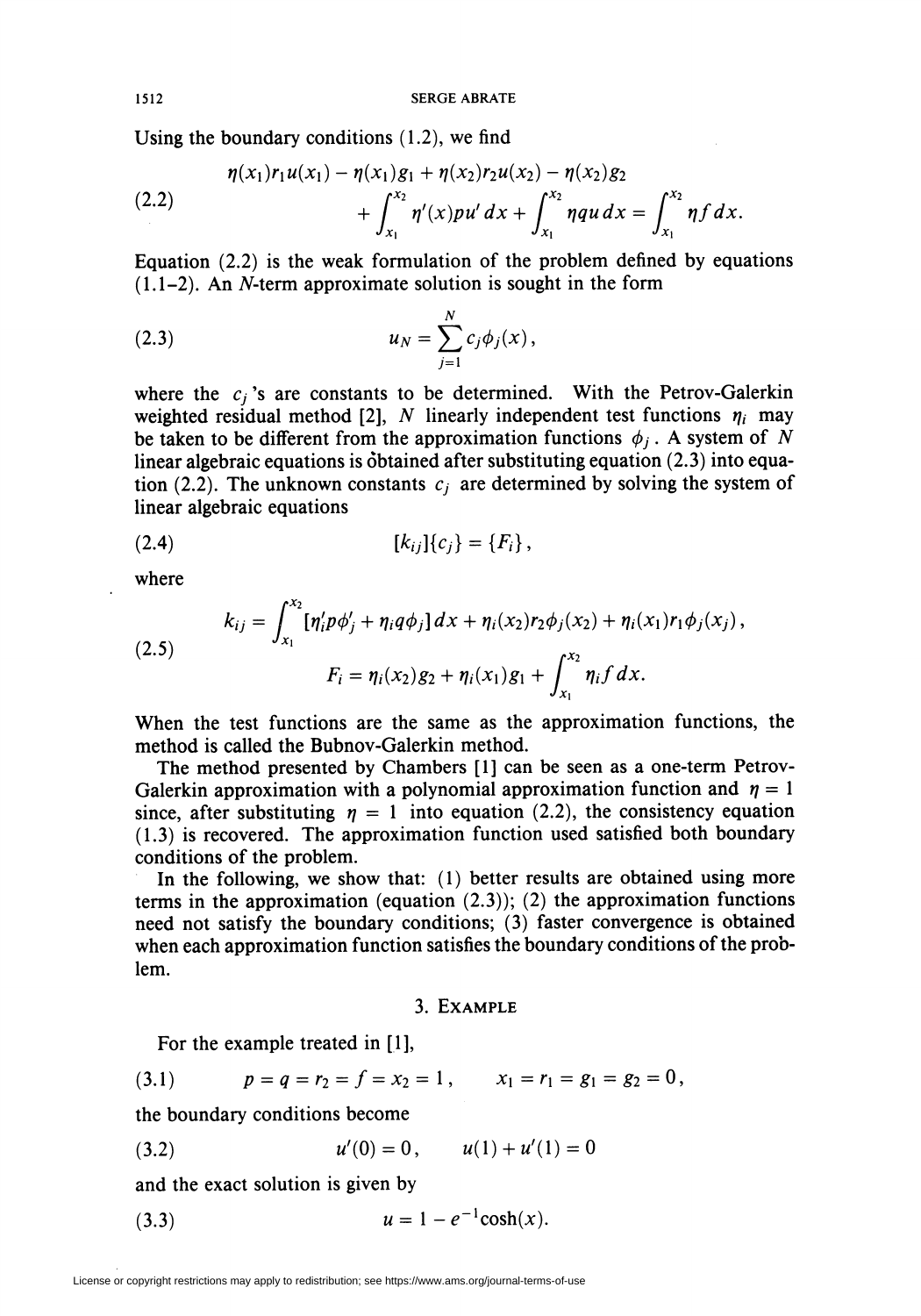The test functions are taken as

(3.4) 
$$
\eta_i = x^{i-1}, \qquad i = 1, 2, ..., N
$$

Three different approximations are obtained from different choices of the approximation functions.

Approximation I. First, consider polynomial approximation functions that satisfy the boundary conditions of the problem:

$$
\phi_1 = x^2 - 3
$$

and, for  $i = 2$  to N,

(3.6) 
$$
\phi_i = x^i - \frac{i+1}{i+2} x^{i+1}.
$$

Substituting equations  $(3.1, 3.4-6)$  into equations  $(2.4-5)$ , we can determine approximations of any order. For a three-term approximation,

(3.7) 
$$
\begin{bmatrix} -\frac{14}{3} & \frac{19}{48} & \frac{29}{100} \\ \frac{9}{4} & \frac{3}{5} & \frac{7}{15} \\ -\frac{22}{15} & \frac{8}{15} & \frac{248}{525} \end{bmatrix} \begin{Bmatrix} a_1 \\ a_2 \\ a_3 \end{Bmatrix} = \begin{Bmatrix} 1 \\ \frac{1}{2} \\ \frac{1}{3} \end{Bmatrix}.
$$

From equation (3.6), the one-, two- and three-term approximations are obtained as

$$
(3.8) \t u_1 = -\frac{3}{14}(x^2-3),
$$

(3.9) 
$$
u_2 = -\frac{386}{1833}(x^2 - 3) + \frac{80}{1833}\left(x^2 - \frac{3}{4}x^3\right),
$$

$$
(3.10) \t\t u_3 = -0.210707(x^2 - 3) + 2.60750 \times 10^{-2} \left(x^2 - \frac{3}{4}x^3\right) + 2.19926 \times 10^{-2} \left(x^3 - \frac{4}{5}x^4\right).
$$

Equation  $(3.7)$  was also obtained in [1]. Results from equations  $(3.8-10)$  are compared with the exact solution in Table 1 for  $x = 0$ , 1/2, 1. As the number of terms increases, the approximate solution rapidly converges to the exact solution. Therefore, the method used can produce very accurate solutions.

**Approximation II.** Because of the boundary condition  $u'(0) = 0$  and the fact that the differential equation remains unchanged when x is changed to  $-x$ , there is a strong indication that the solution is an even function. Of course, this is confirmed by the exact solution (equation  $(3.3)$ ). Therefore, the approximation functions are taken to be polynomials with even powers of  $x$ . That is

(3.11) 
$$
\phi_i = x^{2i-2} - \frac{2i-1}{2i+1} x^{2i}
$$

for  $i > 1$ . Results in Table 1 indicate a slightly faster convergence with this set of approximation functions. When available, special insight into the solution of the problem can be used in the selection of the approximation functions to speed up convergence, but is not needed.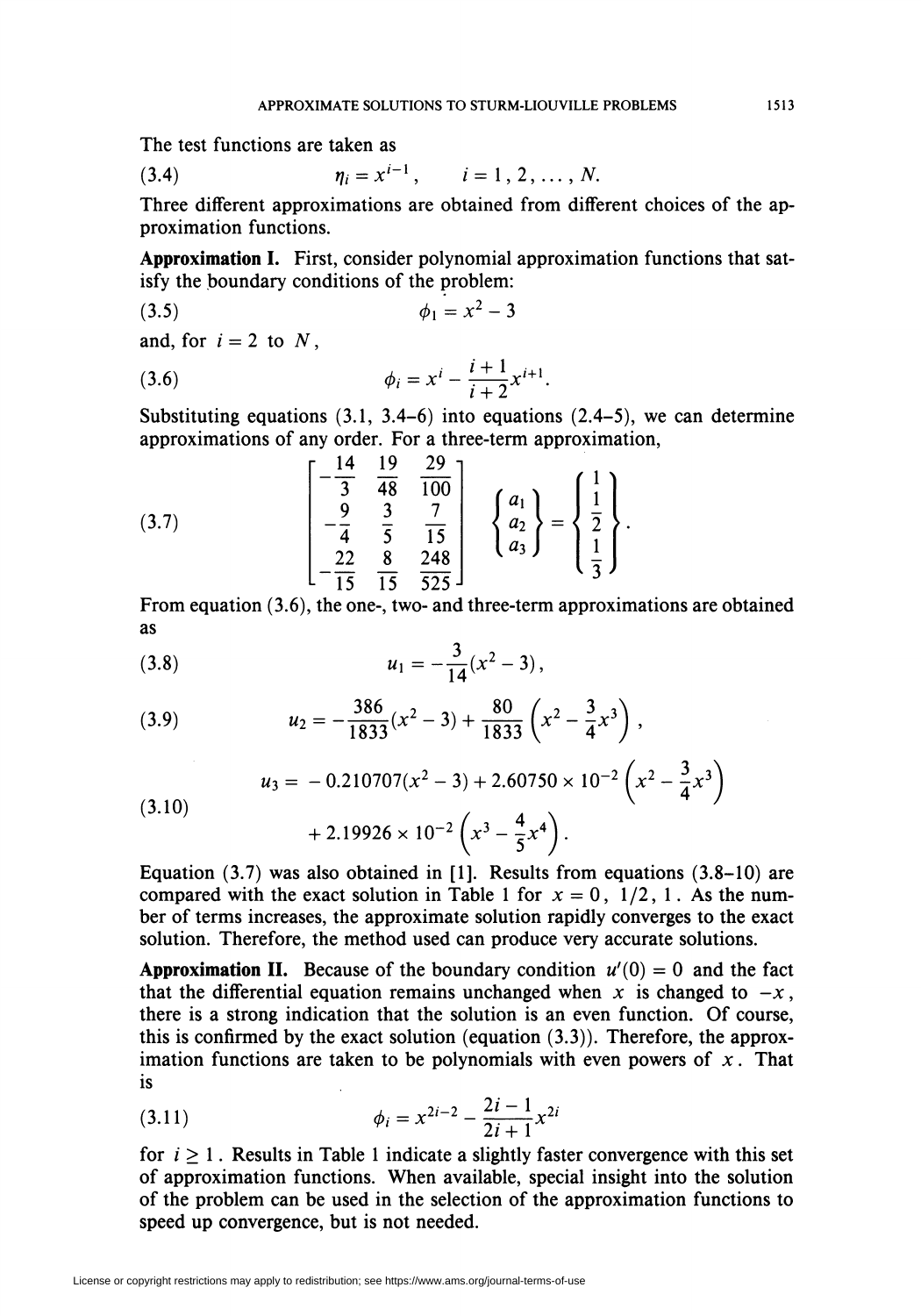#### 1514 SERGE ABRATE

| Solution    | Number<br>of terms      | $x=0$     | $x = 1/2$ | $x=1$     |
|-------------|-------------------------|-----------|-----------|-----------|
| Exact       |                         | 0.6321206 | .5851696  | .4323324  |
| Approx. I   | $\mathbf{1}$            | 0.6428571 | 0.5892857 | 0.4285714 |
|             | $\overline{\mathbf{c}}$ | 0.6317512 | 0.5859247 | 0.4320786 |
|             | $\overline{3}$          | 0.6321217 | 0.5851687 | 0.4323320 |
| Approx. II  | 1                       | 0.6428571 | 0.5892857 | 0.4285714 |
|             | $\overline{2}$          | 0.6320960 | 0.5852211 | 0.4323144 |
|             | $\overline{\mathbf{3}}$ | 0.6321206 | 0.5851695 | 0.4323324 |
| Approx. III | 1                       | 0.5       | 0.5       | 0.5       |
|             | $\overline{\mathbf{c}}$ | 0.6551724 | 0.5517241 | 0.4482759 |
|             | $\overline{\mathbf{3}}$ | 0.6319520 | 0.5853326 | 0.4323882 |
|             | 4                       | 0.6321407 | 0.5853898 | 0.4323286 |
|             | 5                       | 0.6321209 | 0.5851780 | 0.4323324 |

# Table 1. Comparison of approximate and exact solutions

Approximation III. In this case, no attempt is made to select approximate functions that satisfy the boundary conditions of the problem. Taking

(3.12) 
$$
\phi_i = x^{i-1}, \qquad i = 1, ..., N,
$$

we find that the approximation converges to the exact solution (Table 1). It was also verified that the boundary conditions (equation  $(3.2)$ ) are also very well approximated as  $N \geq 3$ . The results show that with Approximation III, convergence is slower than with Approximations I and II.

Remark. Equation (1.1) can be written as

$$
(3.13) \t\t\t Au = f,
$$

where the operator  $A$  is defined as

(3.14) 
$$
A = -\frac{d}{dx}\left(p(x)\frac{d}{dx}\right) + q(x).
$$

Using the results obtained in equation (2.2), we find the inner products  $(3.15)$  $\overline{a}$ 

$$
(Au, \eta) = \int_{x_1}^{x_2} \eta \cdot Au \, dx = \eta(x_1) r_1 u(x_1) - \eta(x_1) g_1 + \eta(x_2) r_2 u(x_2) - \eta(x_2) g_2
$$

$$
+ \int_{x_1}^{x_2} \eta'(x) p u' \, dx + \int_{x_1}^{x_2} \eta q u \, dx
$$